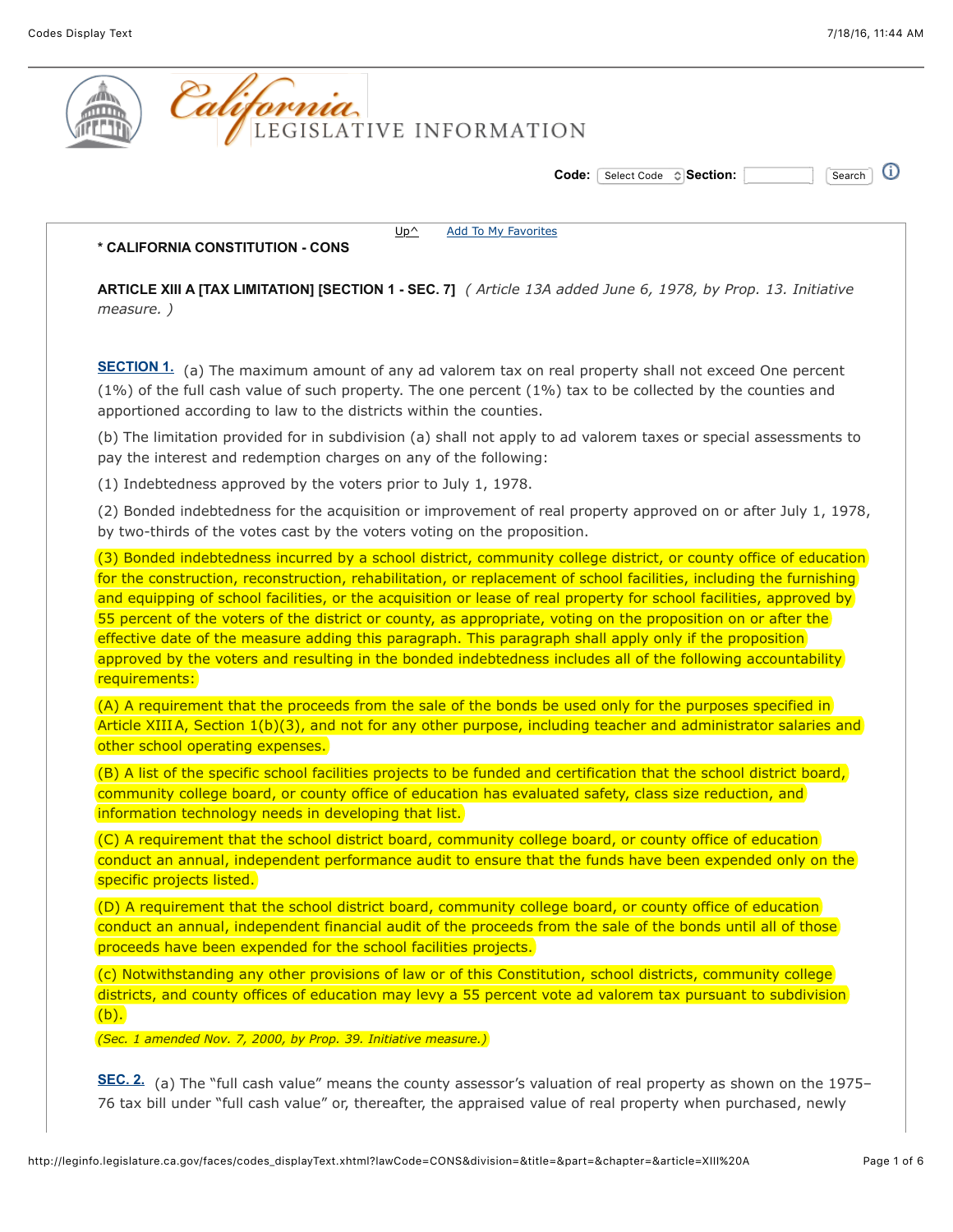constructed, or a change in ownership has occurred after the 1975 assessment. All real property not already assessed up to the 1975–76 full cash value may be reassessed to reflect that valuation. For purposes of this section, "newly constructed" does not include real property that is reconstructed after a disaster, as declared by the Governor, where the fair market value of the real property, as reconstructed, is comparable to its fair market value prior to the disaster. For purposes of this section, the term "newly constructed" does not include that portion of an existing structure that consists of the construction or reconstruction of seismic retrofitting components, as defined by the Legislature.

However, the Legislature may provide that, under appropriate circumstances and pursuant to definitions and procedures established by the Legislature, any person over the age of 55 years who resides in property that is eligible for the homeowner's exemption under subdivision (k) of Section 3 of Article XIII and any implementing legislation may transfer the base year value of the property entitled to exemption, with the adjustments authorized by subdivision (b), to any replacement dwelling of equal or lesser value located within the same county and purchased or newly constructed by that person as his or her principal residence within two years of the sale of the original property. For purposes of this section, "any person over the age of 55 years" includes a married couple one member of which is over the age of 55 years. For purposes of this section, "replacement dwelling" means a building, structure, or other shelter constituting a place of abode, whether real property or personal property, and any land on which it may be situated. For purposes of this section, a two-dwelling unit shall be considered as two separate single-family dwellings. This paragraph shall apply to any replacement dwelling that was purchased or newly constructed on or after November 5, 1986.

In addition, the Legislature may authorize each county board of supervisors, after consultation with the local affected agencies within the county's boundaries, to adopt an ordinance making the provisions of this subdivision relating to transfer of base year value also applicable to situations in which the replacement dwellings are located in that county and the original properties are located in another county within this State. For purposes of this paragraph, "local affected agency" means any city, special district, school district, or community college district that receives an annual property tax revenue allocation. This paragraph applies to any replacement dwelling that was purchased or newly constructed on or after the date the county adopted the provisions of this subdivision relating to transfer of base year value, but does not apply to any replacement dwelling that was purchased or newly constructed before November 9, 1988.

The Legislature may extend the provisions of this subdivision relating to the transfer of base year values from original properties to replacement dwellings of homeowners over the age of 55 years to severely disabled homeowners, but only with respect to those replacement dwellings purchased or newly constructed on or after the effective date of this paragraph.

(b) The full cash value base may reflect from year to year the inflationary rate not to exceed 2 percent for any given year or reduction as shown in the consumer price index or comparable data for the area under taxing jurisdiction, or may be reduced to reflect substantial damage, destruction, or other factors causing a decline in value.

(c) For purposes of subdivision (a), the Legislature may provide that the term "newly constructed" does not include any of the following:

(1) The construction or addition of any active solar energy system.

(2) The construction or installation of any fire sprinkler system, other fire extinguishing system, fire detection system, or fire-related egress improvement, as defined by the Legislature, that is constructed or installed after the effective date of this paragraph.

(3) The construction, installation, or modification on or after the effective date of this paragraph of any portion or structural component of a single- or multiple-family dwelling that is eligible for the homeowner's exemption if the construction, installation, or modification is for the purpose of making the dwelling more accessible to a severely disabled person.

(4) The construction, installation, removal, or modification on or after the effective date of this paragraph of any portion or structural component of an existing building or structure if the construction, installation, removal, or modification is for the purpose of making the building more accessible to, or more usable by, a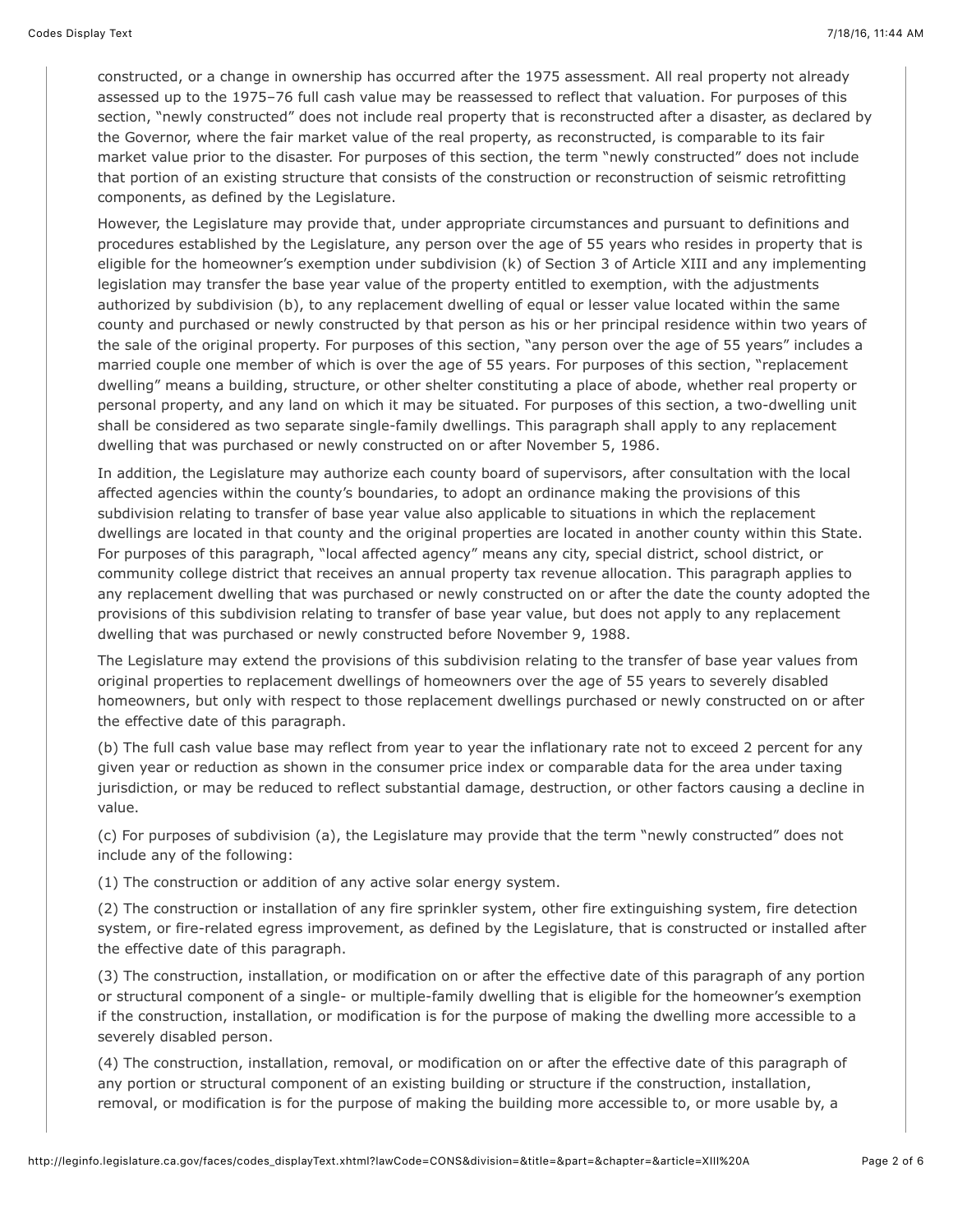## disabled person.

(d) For purposes of this section, the term "change in ownership" does not include the acquisition of real property as a replacement for comparable property if the person acquiring the real property has been displaced from the property replaced by eminent domain proceedings, by acquisition by a public entity, or governmental action that has resulted in a judgment of inverse condemnation. The real property acquired shall be deemed comparable to the property replaced if it is similar in size, utility, and function, or if it conforms to state regulations defined by the Legislature governing the relocation of persons displaced by governmental actions. This subdivision applies to any property acquired after March 1, 1975, but affects only those assessments of that property that occur after the provisions of this subdivision take effect.

(e) (1) Notwithstanding any other provision of this section, the Legislature shall provide that the base year value of property that is substantially damaged or destroyed by a disaster, as declared by the Governor, may be transferred to comparable property within the same county that is acquired or newly constructed as a replacement for the substantially damaged or destroyed property.

(2) Except as provided in paragraph (3), this subdivision applies to any comparable replacement property acquired or newly constructed on or after July 1, 1985, and to the determination of base year values for the 1985–86 fiscal year and fiscal years thereafter.

(3) In addition to the transfer of base year value of property within the same county that is permitted by paragraph (1), the Legislature may authorize each county board of supervisors to adopt, after consultation with affected local agencies within the county, an ordinance allowing the transfer of the base year value of property that is located within another county in the State and is substantially damaged or destroyed by a disaster, as declared by the Governor, to comparable replacement property of equal or lesser value that is located within the adopting county and is acquired or newly constructed within three years of the substantial damage or destruction of the original property as a replacement for that property. The scope and amount of the benefit provided to a property owner by the transfer of base year value of property pursuant to this paragraph shall not exceed the scope and amount of the benefit provided to a property owner by the transfer of base year value of property pursuant to subdivision (a). For purposes of this paragraph, "affected local agency" means any city, special district, school district, or community college district that receives an annual allocation of ad valorem property tax revenues. This paragraph applies to any comparable replacement property that is acquired or newly constructed as a replacement for property substantially damaged or destroyed by a disaster, as declared by the Governor, occurring on or after October 20, 1991, and to the determination of base year values for the 1991–92 fiscal year and fiscal years thereafter.

(f) For the purposes of subdivision (e):

(1) Property is substantially damaged or destroyed if it sustains physical damage amounting to more than 50 percent of its value immediately before the disaster. Damage includes a diminution in the value of property as a result of restricted access caused by the disaster.

(2) Replacement property is comparable to the property substantially damaged or destroyed if it is similar in size, utility, and function to the property that it replaces, and if the fair market value of the acquired property is comparable to the fair market value of the replaced property prior to the disaster.

(g) For purposes of subdivision (a), the terms "purchased" and "change in ownership" do not include the purchase or transfer of real property between spouses since March 1, 1975, including, but not limited to, all of the following:

(1) Transfers to a trustee for the beneficial use of a spouse, or the surviving spouse of a deceased transferor, or by a trustee of such a trust to the spouse of the trustor.

(2) Transfers to a spouse that take effect upon the death of a spouse.

(3) Transfers to a spouse or former spouse in connection with a property settlement agreement or decree of dissolution of a marriage or legal separation.

(4) The creation, transfer, or termination, solely between spouses, of any coowner's interest.

(5) The distribution of a legal entity's property to a spouse or former spouse in exchange for the interest of the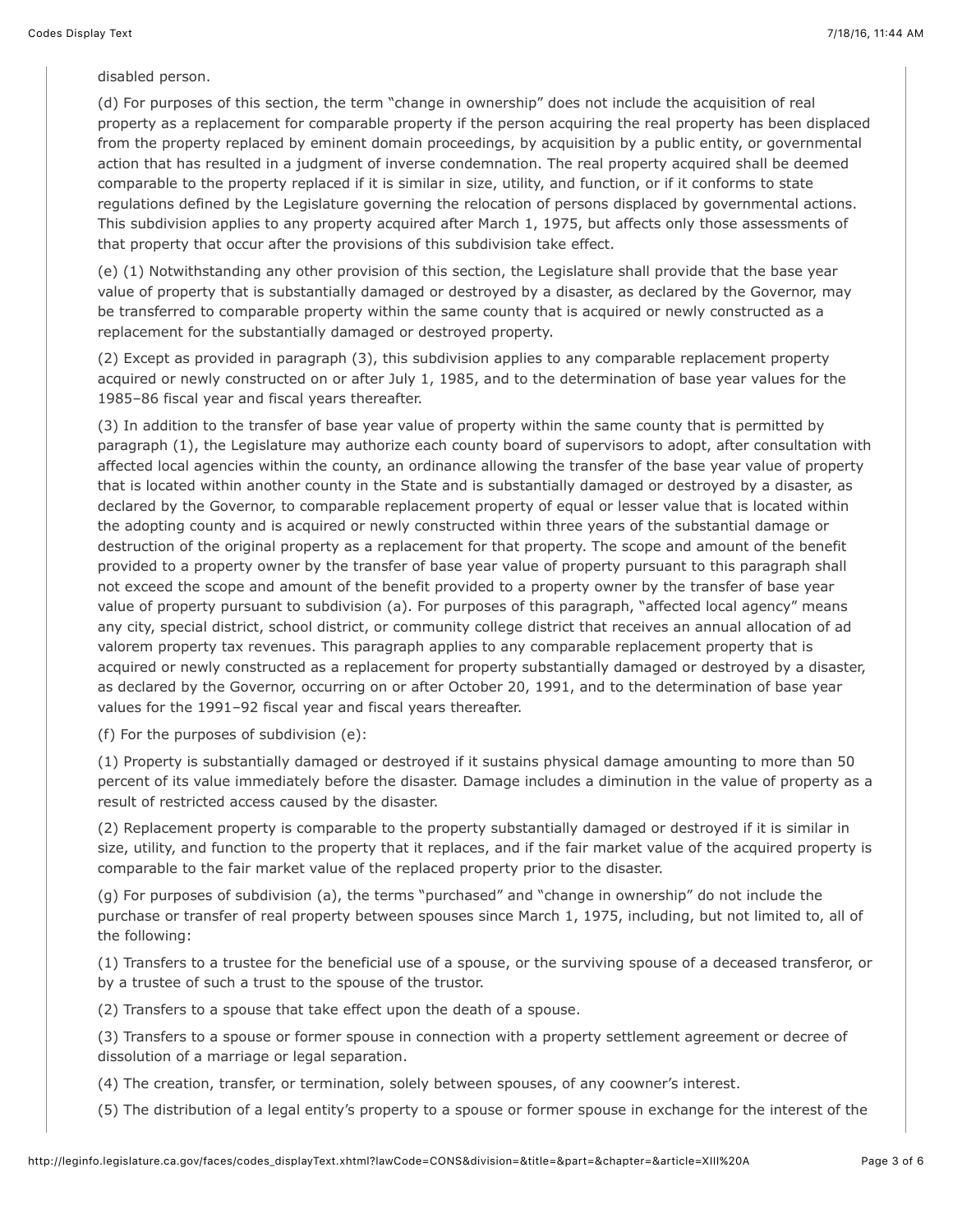spouse in the legal entity in connection with a property settlement agreement or a decree of dissolution of a marriage or legal separation.

(h) (1) For purposes of subdivision (a), the terms "purchased" and "change in ownership" do not include the purchase or transfer of the principal residence of the transferor in the case of a purchase or transfer between parents and their children, as defined by the Legislature, and the purchase or transfer of the first one million dollars (\$1,000,000) of the full cash value of all other real property between parents and their children, as defined by the Legislature. This subdivision applies to both voluntary transfers and transfers resulting from a court order or judicial decree.

(2) (A) Subject to subparagraph (B), commencing with purchases or transfers that occur on or after the date upon which the measure adding this paragraph becomes effective, the exclusion established by paragraph (1) also applies to a purchase or transfer of real property between grandparents and their grandchild or grandchildren, as defined by the Legislature, that otherwise qualifies under paragraph (1), if all of the parents of that grandchild or those grandchildren, who qualify as the children of the grandparents, are deceased as of the date of the purchase or transfer.

(B) A purchase or transfer of a principal residence shall not be excluded pursuant to subparagraph (A) if the transferee grandchild or grandchildren also received a principal residence, or interest therein, through another purchase or transfer that was excludable pursuant to paragraph (1). The full cash value of any real property, other than a principal residence, that was transferred to the grandchild or grandchildren pursuant to a purchase or transfer that was excludable pursuant to paragraph (1), and the full cash value of a principal residence that fails to qualify for exclusion as a result of the preceding sentence, shall be included in applying, for purposes of subparagraph (A), the one-million-dollar (\$1,000,000) full cash value limit specified in paragraph (1).

(i) (1) Notwithstanding any other provision of this section, the Legislature shall provide with respect to a qualified contaminated property, as defined in paragraph (2), that either, but not both, of the following apply:

(A) (i) Subject to the limitation of clause (ii), the base year value of the qualified contaminated property, as adjusted as authorized by subdivision (b), may be transferred to a replacement property that is acquired or newly constructed as a replacement for the qualified contaminated property, if the replacement real property has a fair market value that is equal to or less than the fair market value of the qualified contaminated property if that property were not contaminated and, except as otherwise provided by this clause, is located within the same county. The base year value of the qualified contaminated property may be transferred to a replacement real property located within another county if the board of supervisors of that other county has, after consultation with the affected local agencies within that county, adopted a resolution authorizing an intercounty transfer of base year value as so described.

(ii) This subparagraph applies only to replacement property that is acquired or newly constructed within five years after ownership in the qualified contaminated property is sold or otherwise transferred.

(B) In the case in which the remediation of the environmental problems on the qualified contaminated property requires the destruction of, or results in substantial damage to, a structure located on that property, the term "new construction" does not include the repair of a substantially damaged structure, or the construction of a structure replacing a destroyed structure on the qualified contaminated property, performed after the remediation of the environmental problems on that property, provided that the repaired or replacement structure is similar in size, utility, and function to the original structure.

(2) For purposes of this subdivision, "qualified contaminated property" means residential or nonresidential real property that is all of the following:

(A) In the case of residential real property, rendered uninhabitable, and in the case of nonresidential real property, rendered unusable, as the result of either environmental problems, in the nature of and including, but not limited to, the presence of toxic or hazardous materials, or the remediation of those environmental problems, except where the existence of the environmental problems was known to the owner, or to a related individual or entity as described in paragraph (3), at the time the real property was acquired or constructed. For purposes of this subparagraph, residential real property is "uninhabitable" if that property, as a result of health hazards caused by or associated with the environmental problems, is unfit for human habitation, and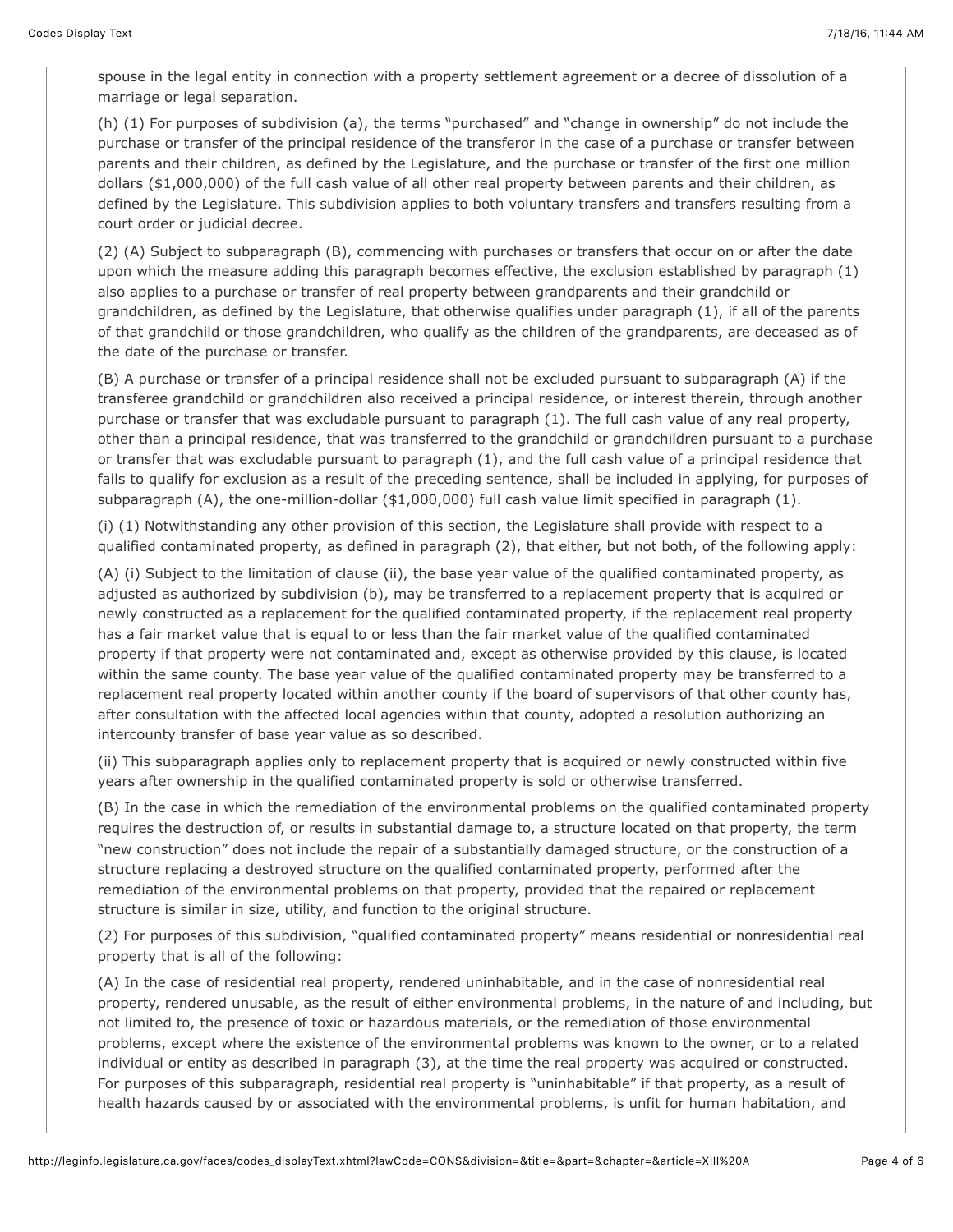nonresidential real property is "unusable" if that property, as a result of health hazards caused by or associated with the environmental problems, is unhealthy and unsuitable for occupancy.

(B) Located on a site that has been designated as a toxic or environmental hazard or as an environmental cleanup site by an agency of the State of California or the federal government.

(C) Real property that contains a structure or structures thereon prior to the completion of environmental cleanup activities, and that structure or structures are substantially damaged or destroyed as a result of those environmental cleanup activities.

(D) Stipulated by the lead governmental agency, with respect to the environmental problems or environmental cleanup of the real property, not to have been rendered uninhabitable or unusable, as applicable, as described in subparagraph (A), by any act or omission in which an owner of that real property participated or acquiesced.

(3) It shall be rebuttably presumed that an owner of the real property participated or acquiesced in any act or omission that rendered the real property uninhabitable or unusable, as applicable, if that owner is related to any individual or entity that committed that act or omission in any of the following ways:

(A) Is a spouse, parent, child, grandparent, grandchild, or sibling of that individual.

(B) Is a corporate parent, subsidiary, or affiliate of that entity.

(C) Is an owner of, or has control of, that entity.

(D) Is owned or controlled by that entity.

If this presumption is not overcome, the owner shall not receive the relief provided for in subparagraph (A) or (B) of paragraph (1). The presumption may be overcome by presentation of satisfactory evidence to the assessor, who shall not be bound by the findings of the lead governmental agency in determining whether the presumption has been overcome.

(4) This subdivision applies only to replacement property that is acquired or constructed on or after January 1, 1995, and to property repairs performed on or after that date.

(j) Unless specifically provided otherwise, amendments to this section adopted prior to November 1, 1988, are effective for changes in ownership that occur, and new construction that is completed, after the effective date of the amendment. Unless specifically provided otherwise, amendments to this section adopted after November 1, 1988, are effective for changes in ownership that occur, and new construction that is completed, on or after the effective date of the amendment.

*(Sec. 2 amended June 8, 2010, by Prop. 13. Res.Ch. 115, 2008.)*

**[SEC. 3.](javascript:submitCodesValues()** (a) Any change in state statute which results in any taxpayer paying a higher tax must be imposed by an act passed by not less than two-thirds of all members elected to each of the two houses of the Legislature, except that no new ad valorem taxes on real property, or sales or transaction taxes on the sales of real property may be imposed.

(b) As used in this section, "tax" means any levy, charge, or exaction of any kind imposed by the State, except the following:

(1) A charge imposed for a specific benefit conferred or privilege granted directly to the payor that is not provided to those not charged, and which does not exceed the reasonable costs to the State of conferring the benefit or granting the privilege to the payor.

(2) A charge imposed for a specific government service or product provided directly to the payor that is not provided to those not charged, and which does not exceed the reasonable costs to the State of providing the service or product to the payor.

(3) A charge imposed for the reasonable regulatory costs to the State incident to issuing licenses and permits, performing investigations, inspections, and audits, enforcing agricultural marketing orders, and the administrative enforcement and adjudication thereof.

(4) A charge imposed for entrance to or use of state property, or the purchase, rental, or lease of state property, except charges governed by Section 15 of Article XI.